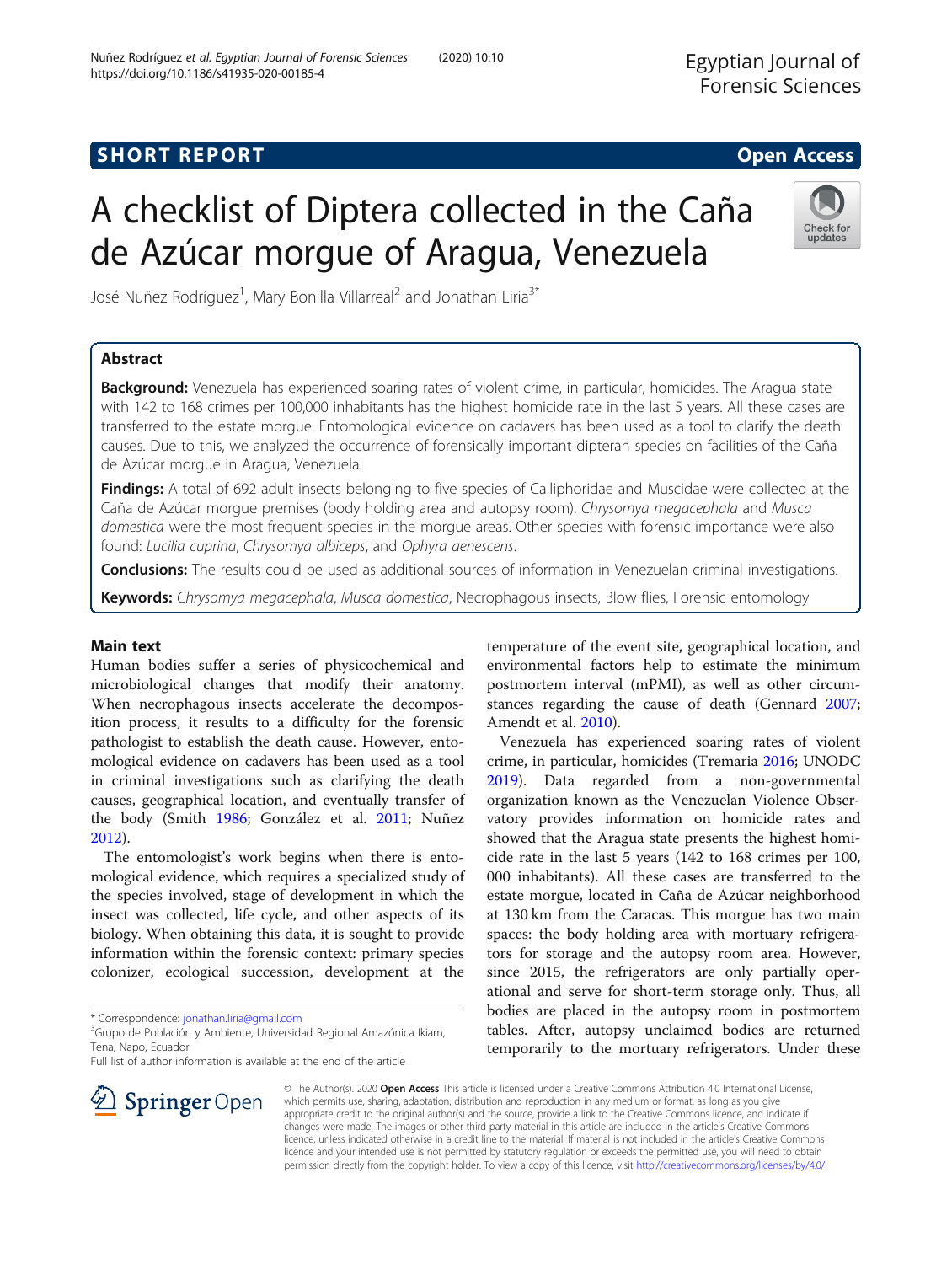conditions, some sarcosaprophagous Diptera species colonized some exposed bodies in the morgue area facilities.

From an entomological point of view, in Aragua state are recorded 36 flies species (23 Calliphoridae and 13 Muscidae), with eight species reported in forensic studies: Calliphora vicina Robineau-Desvoidy, 1830, Chrysomya albiceps (Wiedemann, 1819), C. megacephala (Fabricius, 1794), Lucilia sericata (Meigen, 1826), L. cluvia (Walker, 1849), L. cuprina (Wiedemann, 1830), Cochliomyia macellaria (Fabricius, 1775), and Musca domestica Linnaeus, 1758 (Cova-García [1964;](#page-2-0) Magaña et al. [2006;](#page-2-0) Löwenberg-Neto and Carvalho [2013](#page-2-0); Thomas [2014;](#page-3-0) Velásquez et al. [2017\)](#page-3-0).

This study aims to characterize the Diptera species, particularly Calliphoridae and Muscidae, present on bodies that arrived for autopsy at the Caña de Azúcar morgue, Aragua. This investigation can contribute to the creation of a database of local dipterans species of medico-legal importance in Venezuela.

## Material and methods

The study was done in the Caña de Azúcar morgue (CAM), located at 10° 16′ 29.2″ north latitude and 67° 37′ 17.3″ west longitude, in the Mario Briceño Iragorry municipality of Aragua state. In CAM, two sites were selected: an autopsy room (AR) and a body holding area (BHA); in both sites were recorded temperature and relative humidity: 22.0 °C/70.0% and 36.0 °C/52.1%, respectively. The insects were collected in July 2016 from 10:00 to 12:00 h. The adult specimens were collected using entomological nets. In AR, the flies were sampled when flying around and resting in human corpses and medical instruments. There were also immature flies from a human male cadaver in chromatic stage, with larvae in the face and neck, which were collected. In BHA, the specimens were obtained resting in walls and the refrigerated cabinets. From a human male in saponification stage were collected adult flies. All adult flies were preserved in ethanol 70%, while the immature stages were sacrificed in boiled water and preserved in ethanol 70% and the cephalopharyngeal skeleton was dissected and slide mounted (Sukontason et al. [2004\)](#page-3-0). Finally, the specimens were taxonomically identified using dichotomic keys for adults (Amat et al. [2008;](#page-2-0) Carvalho and Mello [2008](#page-2-0); Patitucci et al. [2013](#page-2-0)) and immatures (Florez and Wolff [2009;](#page-2-0) Velásquez et al. [2010\)](#page-3-0).

### Results and discussion

From the collected 692 adult specimens from Muscidae (78.2%) and Calliphoridae (21.8%), Musca domestica was the most abundant species (77.6%), followed by Chrysomya megacephala (19.5%), Lucilia cuprina (1.7%), Ophyra aenescens (Wiedemann, 1830) (0.6%), and Chrysomya albiceps (0.6%). In BHA, five species were registered, while in AH only two species were collected: C. megacephala and M. domestica (Table 1). From human corpses were collected 224 larvae identified as C. megacephala in the 2nd instar larvae with 8.0  $\pm$  0.19 (7.1–8.6) mm mean length. The colonization initiated in natural cavities (mouth and nostrils) and the neck area associated with the autopsy Y-shaped incision, with 3 day larvae development at 22 °C.

Within dipterans of medico-legal importance, Calliphoridae is the taxa with most evidence in forensic entomology. Also, many other species have been described as primary colonizers of the human bodies and other experimental biomodels, even in cases of myiasis. This relationship is useful because it allows to estimate an interval from colonization of the body to its discovery, tracing minimum margins in the death data. This is achieved by taxonomic determination of the species of forensic importance, as well as their instar identification to establish the mPMI (Vanin et al. [2011;](#page-3-0) Thyssen et al. [2012](#page-3-0); Ururahy et al. [2013](#page-3-0)). In this study, three Calliphoridae species were registered in the facilities of CAM, which coincides with previous entomological studies in the Aragua state (Magaña et al. [2006](#page-2-0); Velasquez et al. [2017](#page-3-0)). The most abundant species C. megacephala is used as a model for developing techniques in medicocriminal forensic entomology (Gruner et al. [2017](#page-2-0); Badenhorst and Villet [2018\)](#page-2-0). In a similar investigation conducted in the Cali Institute of Legal Medicine-Colombia, the following species were reported: C. macellaria, C. megacephala, C. rufifacies (Macquart, 1842), and Musca domestica (Barreto et al. [2002\)](#page-2-0). More recently, in the Judicial Morgue of the Institute of Legal Medicine of Panama city, Panama, the following species were reported: C. rufifacies, C. megacephala, C. macellaria, and Hemilucilia semidiaphana (Rondani, 1850); the latter was recorded associated to human bodies found in suburban and forested environments (Bermudez and Pachar [2010](#page-2-0)). Later, Costa-Oliveira and Vasconselos ([2010](#page-2-0)) studied the Diptera associated with cadavers at the Institute of Legal Medicine of Recife city, Brazil. These authors reported five species present on cadavers:

Table 1 Adult Diptera species collected in the autopsy room and body holding area from the Caña de Azúcar morgue

| Family        | <b>Species</b>        | Site/specimens collected |            |
|---------------|-----------------------|--------------------------|------------|
|               |                       | AR                       | <b>BHA</b> |
| Calliphoridae | Chrysomya megacephala | 96                       | 39         |
|               | C. albiceps           |                          | 4          |
|               | Lucilia cuprina       |                          | 12         |
| Muscidae      | Musca domestica       | 216                      | 321        |
|               | Ophyra aenescens      |                          | 4          |

AR autopsy room, BHA body holding area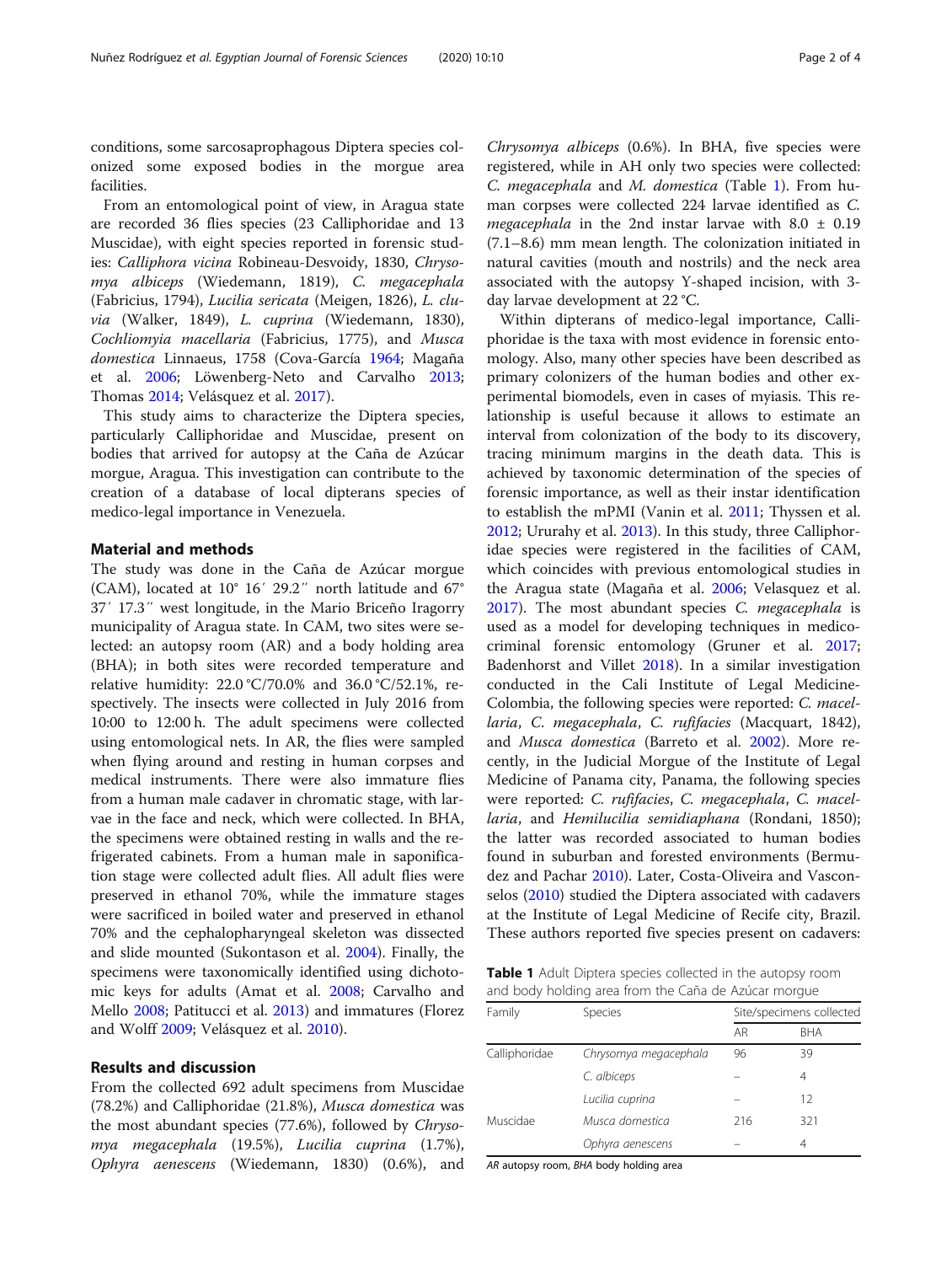<span id="page-2-0"></span>C. albiceps, C. megacephala, C. macellaria, Oxysarcodexia riograndensis (Lopes, 1946), and Ravinia belforti (Prado & Fonseca, 1932), these last two belonging to the Sarcophagidae family. In a recent study in the surroundings of the morgue Hospital in Puerto Cabello city, Venezuela, Lucilia cuprina, Lucilia eximia (Wiedemann, 1819), C. macellaria, C. albiceps, and C. megacephala (Nuñez et al. 2016) were found.

Some authors emphasized the importance of Muscidae species for mPMI estimation (Ramirez 2012); but this taxa and Sarcophagidae are little studied in Venezuela. In this study, the Muscidae species coincide with investigations carried out in Carabobo state (Liria 2006; Nuñez et al. 2016). Also, some investigations reported O. aenescens associated with the active decomposition process (Ramos et al. [2014;](#page-3-0) Mariani et al. 2014); also, this species was reported in urban areas and abundant in the dry season (Patitucci et al. 2010).

# Conclusion

This study records five species of Calliphoridae and Muscidae present in the facilities of the judicial CAM. The BHA area showed high species richness and the AR area the lowest. Chrysomya megacephala and Musca domestica were the most abundant species recorded in both morgue areas. The checklist hereby provided can be used as a complementary source in Venezuelan criminal investigations.

#### Abbreviations

AR: Autopsy room; BHA: Body holding area; CAM: Caña de Azúcar morgue; mPMI: Minimum postmortem interval

#### Acknowledgements

We thank the staff of the Caña de Azúcar morgue for allowing access to the areas. Also, we thank PhD. Jan Spengler and two anonymous reviewers whose suggestions helped improve and clarify this manuscript.

#### Adherence to national and international regulations

Not applicable.

#### Authors' contributions

JNR contributed to the idea of the research and the study design, collected the insects, and wrote the first article draft. MBV allowed access to the morgue facilities and collaborated with the first article draft. JL contributed to the final manuscript and revised the paper. The authors read and approved the final manuscript.

#### Funding

This research was not financially supported by any organization.

#### Availability of data and materials

Please contact the corresponding author for data requests.

# Ethics approval and consent to participate

Not applicable.

## Consent for publication

This study does not include publishing of personal data.

## Competing interests

The authors declare that they have no competing interests.

#### Author details

1 Departamento de Ciencias Morfológicas y Forenses, Escuela de Ciencias Biomédicas y Tecnológicas, Facultad de Ciencias de la Salud, Universidad de Carabobo, Valencia, Venezuela. <sup>2</sup>Área de Antropología Forense del Servicic de Medicina y Ciencias Forenses, Maracay, Aragua, Venezuela. <sup>3</sup>Grupo de Población y Ambiente, Universidad Regional Amazónica Ikiam, Tena, Napo, Ecuador.

#### Received: 14 October 2019 Accepted: 25 February 2020 Published online: 03 March 2020

#### References

- Amat E, Vélez M, Wolff M (2008) Clave ilustrada para la identificación de los géneros y las especies de califóridos (Diptera: Calliphoridae) de Colombia. Caldasia 30:231–244
- Amendt J, Lee M, Campobasso C, Grassberger M (2010) Current concepts in forensic entomology. Springer Dordrechet Heidelberg London New York.
- Badenhorst R, Villet M (2018) The uses of Chrysomya megacephala (Fabricius, 1794) (Diptera: Calliphoridae) in forensic entomology. Forensic Sci Res 3:2–15. <https://doi.org/10.1080/20961790.2018.1426136>
- Barreto M, Burbano ME, Barreto P (2002) Flies (Calliphoridae, Muscidae) and beetles (Silphidae) from human cadavers in Cali, Colombia. Mem Inst Oswaldo Cruz 97:137–138. <https://doi.org/10.1590/S0074-02762002000100025>
- Bermúdez S, Pachar J (2010) Artrópodos asociados a cadáveres humanos en Ciudad de Panamá, Panamá. Rev Col Entomol 36:86–89
- Carvalho C, Mello C (2008) Key to the adults of the most common forensic species of Diptera in South America. Rev Bras Entomol 52:390–406. [https://](https://doi.org/10.1590/S0085-56262008000300012) [doi.org/10.1590/S0085-56262008000300012](https://doi.org/10.1590/S0085-56262008000300012)
- Costa-Oliveira T, Vasconselos S (2010) Insects (Diptera) associated with cadavers at the Institute of Legal Medicine in Pernambuco, Brazil: implications for forensic entomology. Forensic Sci Int 198:97–102. [https://doi.org/10.1016/j.](https://doi.org/10.1016/j.forsciint.2010.01.011) [forsciint.2010.01.011](https://doi.org/10.1016/j.forsciint.2010.01.011)
- Cova-García P (1964) Moscas de Venezuela. Cromográfica, Caracas, Venezuela
- Florez E, Wolff M (2009) Descripción y clave de los estadios inmaduros de las principales especies de Calliphoridae (Diptera) de importancia forense en Colombia. Neotropical Entomol 38:418–429. [https://doi.org/10.1590/S1519-](https://doi.org/10.1590/S1519-566X2009000300019) [566X2009000300019](https://doi.org/10.1590/S1519-566X2009000300019)
- Gennard D (2007) Forensic entomology. An introduction. John Wiley & Sons Ltd, The Atrium, Southern Gate, Chichester, England
- González A, González L, Martínez I, Archilla F, Higuera J, Jiménez G (2011) Estimación del intervalo post-emersión de un cadáver hallado en un embalse en Granada (España). Cuad Med Forense 17:137–144. [https://doi.](https://doi.org/10.4321/S1135-76062011000300005) [org/10.4321/S1135-76062011000300005](https://doi.org/10.4321/S1135-76062011000300005)
- Gruner SV, Slone DH, Capinera JL et al (2017) Volume of larvae is the most important single predictor of mass temperatures in the forensically important calliphorid, Chrysomya megacephala (Diptera: Calliphoridae). J Med Ent 54: 30–34. <https://doi.org/10.1093/jme/tjw139>
- Liria J (2006) Insectos de importancia forense en cadáveres de ratas, Carabobo-Venezuela. Rev Perú Med Exp Salud Pública 23:33–38
- Löwenberg-Neto P, Carvalho CJB (2013) Muscidae (Insecta: Diptera) of Latin America and the Caribbean: geographic distribution and check-list by country. Zootaxa 3650:001–147. <https://doi.org/10.11646/zootaxa.3650.1.1>
- Magaña C, Andara C, Contreras M et al (2006) Estudio preliminar de la fauna de insectos asociada a cadáveres en Maracay, Venezuela. Entomotropica 20:53– 59
- Mariani R, García R, Varela G, Inda A (2014) Entomofauna of a buried body: study of the exhumation of a human cadaver in Buenos Aires, Argentina. Forensic Sci Int 237:19–26. <https://doi.org/10.1016/j.forsciint.2013.12.029>
- Nuñez J (2012) Entomología forense en Venezuela. 1era edición. Editorial Livrosca, Caracas
- Nuñez J, Liria J, Tocci N (2016) Dípteros de importancia forense en adyacencias de la morgue del Hospital Adolfo Prince Lara, Puerto Cabello. Edo. Carabobo-Venezuela. Salus 20:22–26
- Patitucci L, Mulieri P, Olea S, Mariluis C (2013) Muscidae (Insecta: Diptera) of Argentina: revision of Buenos Aires province fauna, with a pictorial key to species. Zootaxa 3702:301–347. <https://doi.org/10.11646/zootaxa.3702.4.1>
- Patitucci L, Mulieri P, Oliva A, Mariluis J (2010) Status of the forensically important genus Ophyra (Diptera: Muscidae) in Argentina. Rev Soc Entomol Argent 69: 91–99
- Ramírez M (2012) Moscas Muscidae (Insecta: Diptera) en la entomología forense. Rev Fac Cs Forense y de la Salud 8:27–37